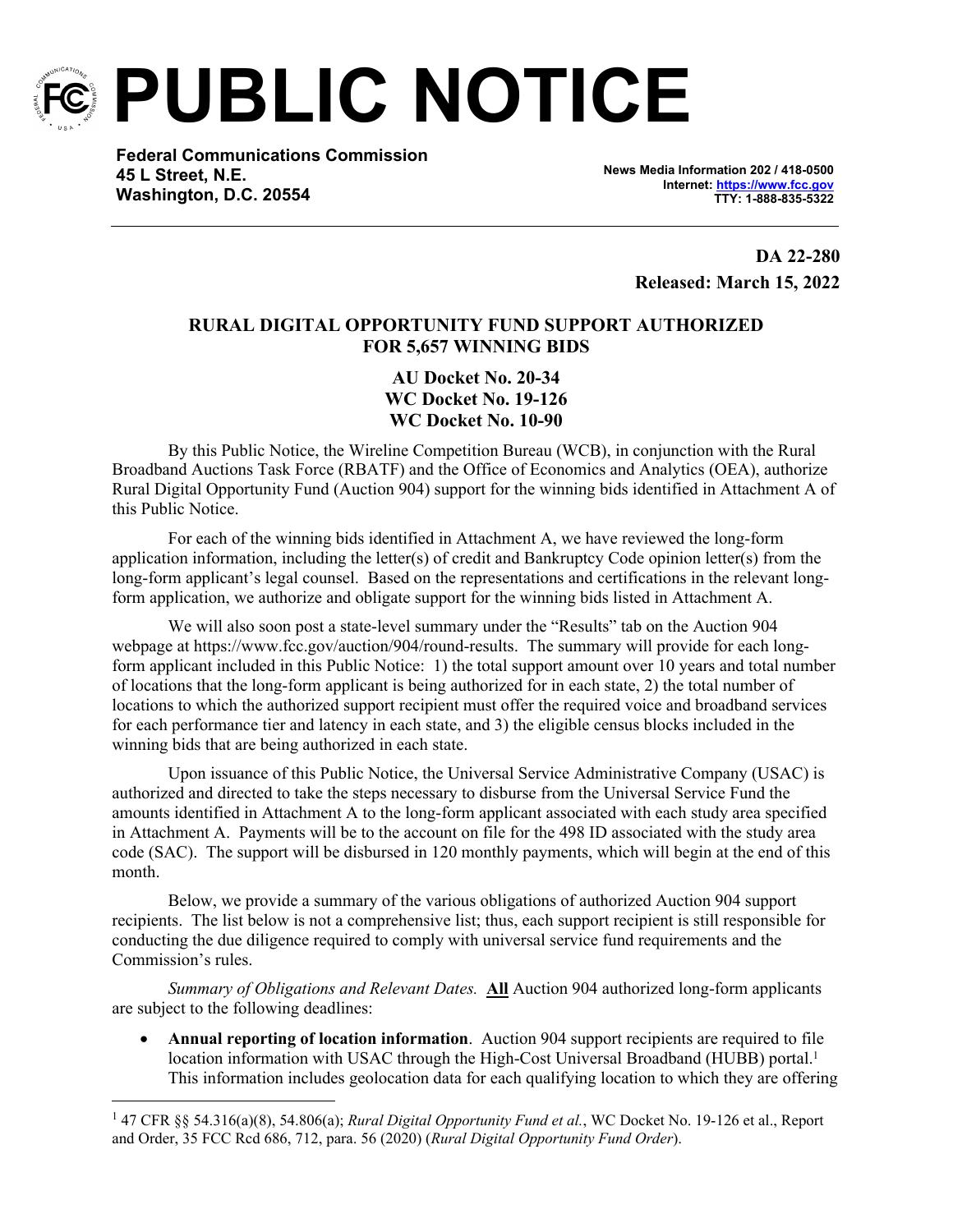the requisite service and the technology the Auction 904 support recipient is using to offer the requisite service to the qualifying locations.<sup>2</sup> The requisite service is: at least one standalone voice plan and one service plan that provides broadband at the relevant performance tier and latency requirements at rates that are reasonably comparable to rates offered in urban areas.<sup>3</sup> The locations must be in the eligible census blocks covered by the long-form applicant's winning bids.<sup>4</sup>

The Commission has consistently encouraged carriers subject to defined deployment obligations and HUBB reporting obligations to report location data on a rolling basis and has adopted a best practice of filing this information within 30 days after the initial offering of service.<sup>5</sup> While reporting on a rolling basis is encouraged, the first deadline for long-form applicants authorized by this Public Notice to submit their location data is **March 1, 2023**. 6 All support recipients must continue to report this information by March 1 in each year thereafter until all build-out requirements are satisfied. For more information about the HUBB portal and reporting location data, visit [https://www.usac.org/high-cost/annual](https://www.usac.org/high-cost/annual-requirements/submit-data-in-the-hubb/)[requirements/submit-data-in-the-hubb/](https://www.usac.org/high-cost/annual-requirements/submit-data-in-the-hubb/).

 **Service milestones**. The service milestones for Auction 904 support recipients authorized by this Public Notice will be as follows:<sup>7</sup>

| Percentage of Locations in a<br><b>State</b> | <b>Service Milestone Deadline</b> |
|----------------------------------------------|-----------------------------------|
| 40                                           | December 31, 2025                 |
|                                              | December 31, 2026                 |
| 80                                           | December 31, 2027                 |
| 100                                          | December 31, 2028                 |

<sup>4</sup> *See also Wireline Competition Bureau Provides Guidance to Carriers Receiving Connect America Fund Support Regarding their Broadband Location Reporting Obligations*, Public Notice, 31 FCC Rcd 12900 (WCB 2016) (*Location Guidance Public Notice*).

<sup>5</sup> *Rural Digital Opportunity Fund Order*, 35 FCC Rcd at 712, para. 56 & n.156. A support recipient is deemed to be commercially offering voice and/or broadband service to a location if it provides service to the location or could provide it within 10 business days upon request. *Id.* at 711-12, para. 54

 $647$  CFR § 54.316(c)(1).

 $247$  CFR § 54.316(a)(8).

<sup>3</sup> 47 CFR § 54.805; *Rural Digital Opportunity Fund Order*, 35 FCC Rcd at 707, para. 42. *See also Wireline Competition Bureau and Office of Economics and Analytics Announce Results of 2021 Urban Rate Survey for Fixed Voice and Broadband Services, Posting of Survey Data and Explanatory Notes, and Required Minimum Usage Allowance for Eligible Telecommunications Carriers*, WC Docket No. 10-90, Public Notice, 35 FCC Rcd 13667 (WCB/OEA 2020). We remind all applicants that an eligible telecommunications carrier (ETC) satisfies its obligation to "offer" qualifying services by being legally responsible for dealing with customer problems, providing quality of service guarantees, and meeting universal service fund-related requirements. Accordingly, a broadband provider may satisfy its voice obligations by offering voice service through an affiliate or by offering a managed voice solution (including VoIP) through a third-party vendor, but a provider cannot simply rely on the availability of over-the-top voice options to satisfy this obligation. *Rural Digital Opportunity Fund Phase I Auction Scheduled for October 29, 2020; Notice and Filing Requirements and Other Procedures for Auction 904*, AU Docket No. 20-34 et al., Public Notice, 35 FCC Rcd 6077, 6129, para. 139 (2020) (*Auction 904 Procedures Public Notice*).

<sup>7</sup> 47 CFR § 54.802; *Rural Digital Opportunity Fund Order*, 35 FCC Rcd at 709-12, paras. 45-55.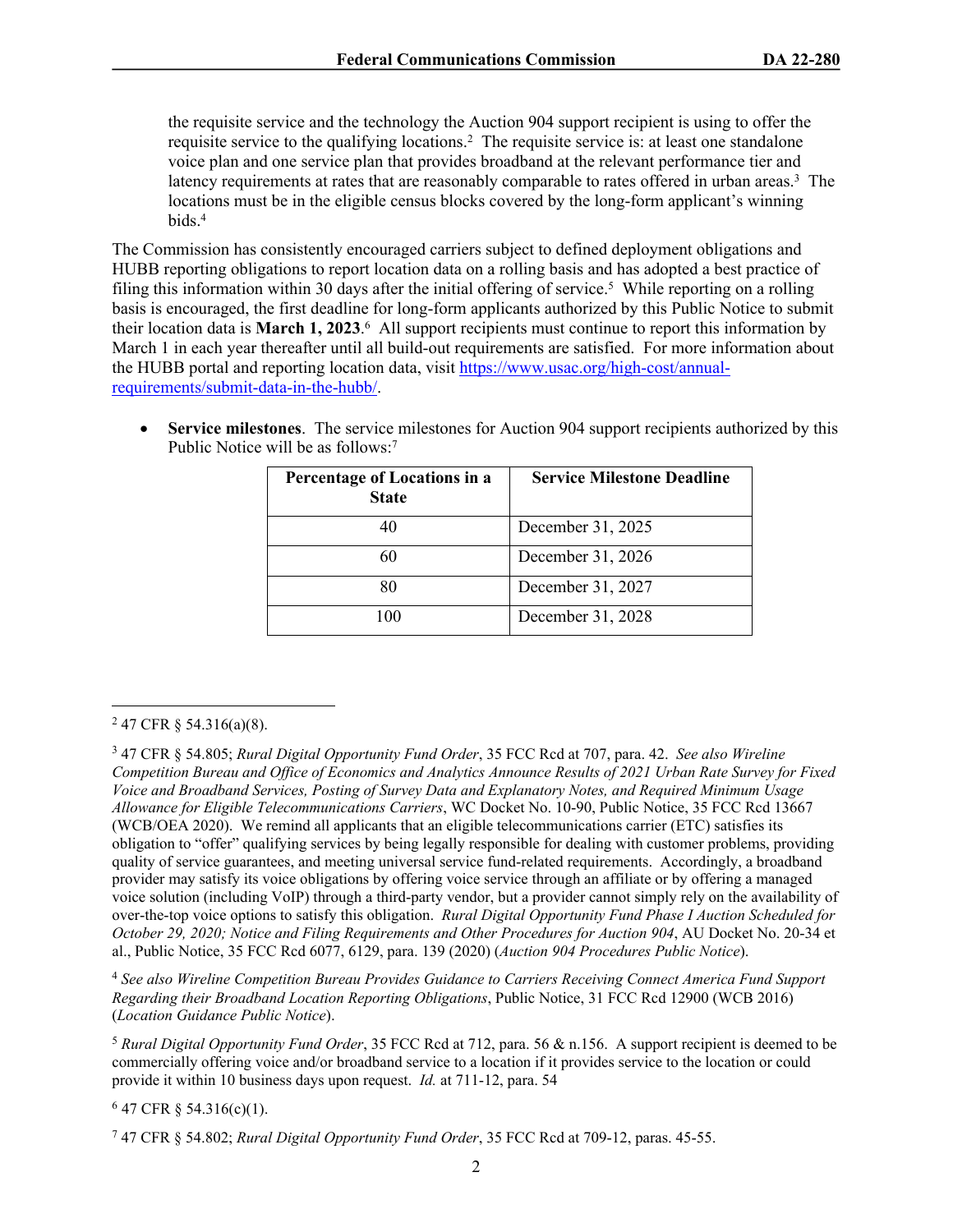WCB has been directed to publish revised location counts before the end of service milestone year six.<sup>8</sup> In areas where the revised location total is higher than the number of Connect America Cost Model (CAM)-calculated locations, support recipients will be required to have begun commercially offering service to 100% of the CAM-calculated location count by the end of the sixth calendar year.<sup>9</sup> Such support recipients must then offer service to 100% of the revised location count by the end of the eighth calendar year.<sup>10</sup> In areas where there are fewer locations than calculated by the CAM, support recipients must notify WCB no later than March 1 following the fifth year of deployment.<sup>11</sup> Upon confirmation by WCB, such a support recipient will be required to reach  $100\%$  of the new number by the end of the sixth calendar year.<sup>12</sup> All support recipients must also offer service on reasonable request to locations built subsequently to the revised location count announced by WCB but prior to the end of service milestone year eight.<sup>13</sup>

By **March 1st** following each relevant service milestone, an Auction 904 support recipient must file a certification in the HUBB portal that it has met its service milestone and is meeting the requisite public interest obligations.<sup>14</sup> Compliance with service milestones will be determined at the state level.<sup>15</sup> The Commission will verify that the support recipient offers the required service to the total number of locations across all the eligible census blocks included in all of the support recipient's authorized bid areas (i.e., census block groups) in a state.<sup>16</sup> If a support recipient is authorized to receive support in a state for different performance tier and latency combinations, it will be required to demonstrate that it is offering service meeting the relevant performance requirements to the required number of locations for each performance tier and latency combination within that state.<sup>17</sup>

<sup>9</sup> *Id.* at 710, para. 49. Carriers for which the new location count exceeds the CAM locations within their area in each state by more than 35% will have the opportunity to seek additional support or relief from the Commission. *Id.*

<sup>10</sup> *Id.* Any such support recipient with increased deployment obligations may also seek to have its new location count adjusted to exclude additional locations, beyond the number identified by the CAM, that it determines before the end of year eight are ineligible (e.g., are not habitable), unreasonable to deploy to (e.g., if it would require a carrier to install new backhaul facilities or other major network upgrades solely to provide broadband to that location), or part of a development newly built after year six for which the cost and/or time to deploy before the end of the support term would be unreasonable. *Id.* at 710-11, para. 50.

<sup>11</sup> *Id.* at 711, para. 51. Carriers for which the new location count is less than 65% of the CAM locations within their area in each state shall have their support amount reduced on a pro rata basis by the number of reduced locations. *Id.* For example, if a carrier was authorized to receive \$3 million per year for 1,000 model locations in a state, but the WCB confirms that there are only 600 actual locations (fewer than 650 locations, or 65%), WCB would reduce that carrier's support to \$2,769,231 (or \$3,000,000 \* (600/650)).

<sup>12</sup> *Id.*

<sup>13</sup> *Id.* at 711, para. 52. Support recipients are not obligated to offer service to newly built locations that do not request service, or to those with exclusive arrangements with other providers. *Id. See also Connect America Fund et al.*, Report and Order et al., 29 FCC Rcd 7051, 7070, paras. 59-72 (2014) (issuing declaratory ruling regarding which requests should be deemed unreasonable under our current rules and policies to provide greater clarity to all affected stakeholders).

<sup>14</sup> 47 CFR §§ 54.316(b)(5), 54.806(a); *Rural Digital Opportunity Fund Order*, 35 FCC Rcd at 712, para. 56.

<sup>15</sup> *Rural Digital Opportunity Fund Order*, 35 FCC Rcd at 712, para. 54.

<sup>16</sup> Winning bidders must use Rural Digital Opportunity Fund support to deploy service to locations in only the eligible census blocks, not to the other, ineligible census blocks within a census block group won in the auction.

<sup>17</sup> *Rural Digital Opportunity Fund Order*, 35 FCC Rcd at 712, para. 54.

<sup>8</sup> *Rural Digital Opportunity Fund Order*, 35 FCC Rcd at 709, para. 45.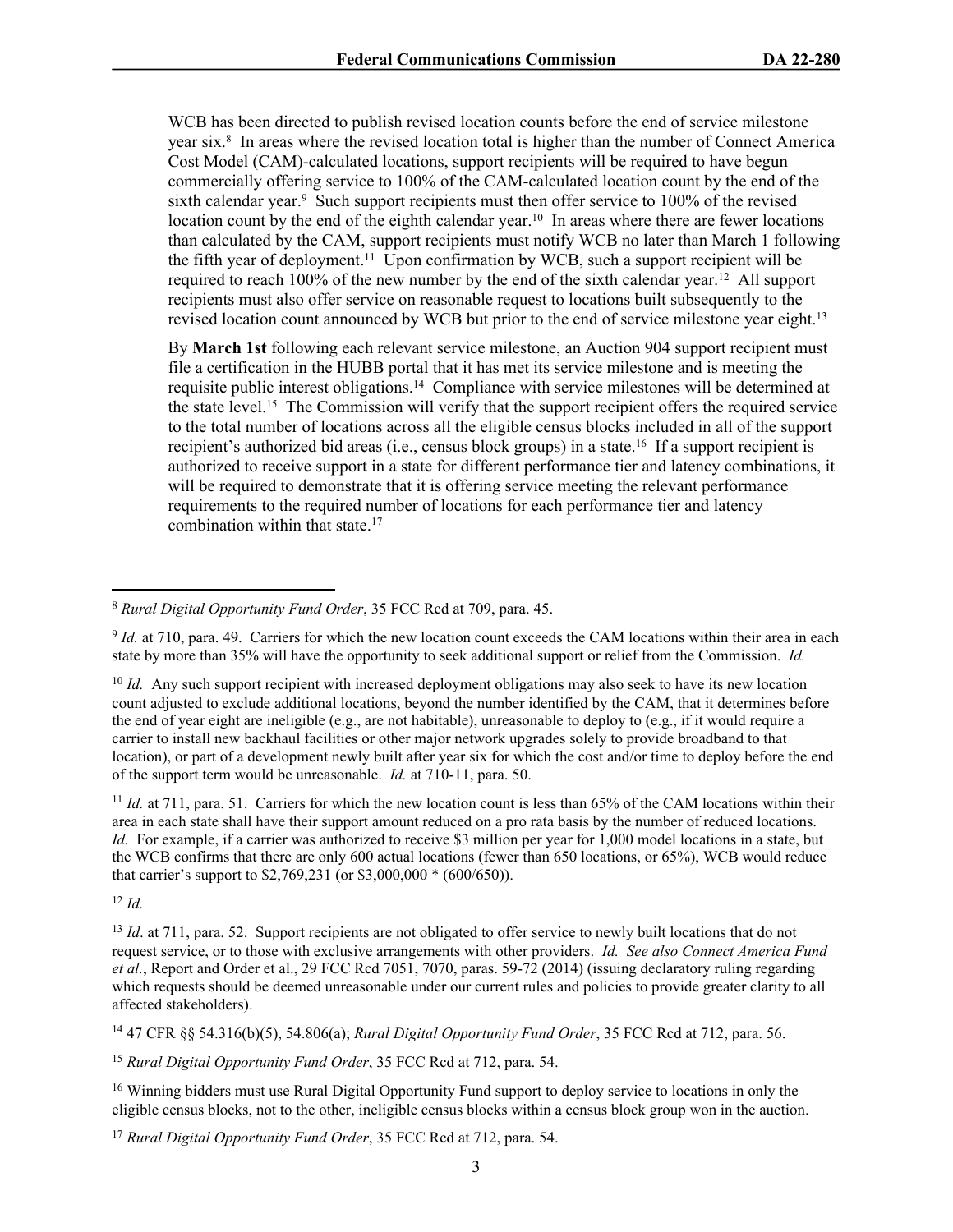If an ETC is unable to meet a service milestone, it must notify the Commission, USAC, and the relevant state, U.S. Territory, or Tribal government as appropriate, no later than ten business days after the applicable deadline.<sup>18</sup> If the ETC is unable to meet the required deployment obligations due to circumstances beyond its control, it may also seek waiver of the service milestones.<sup>19</sup> The Commission has repeatedly warned support recipients, however, that it does not expect to routinely grant such waiver requests, emphasizing the difficulty of demonstrating good cause under circumstances where carriers fail to plan for contingencies that would prevent compliance with defined deployment obligations.<sup>20</sup>

- **Annual section 54.313 report.** Long-form applicants authorized in this Public Notice will be required to file their first annual section 54.313 report by **July 1, 2023** and each subsequent year until the year after their support terms have ended.<sup>21</sup> Annual reports are filed with USAC. Support recipients must complete the FCC Form 481 on USAC's website.<sup>22</sup> They must also test and certify compliance with relevant performance requirements in section 54.805 of the Commission's rules on an annual basis.<sup>23</sup> WCB, the Wireless Telecommunications Bureau, and the Office of Engineering and Technology have adopted a uniform framework to measure and report on the performance of ETCs' service.<sup>24</sup>
- **Annual section 54.314 certification.** The first annual section 54.314 certification is due for the long-form applicants that are being authorized by this Public Notice by **October 1, 2023**. 25 Pursuant to section 54.314 of the Commission's rules, if a support recipient was designated by a state, that state must certify on the support recipient's behalf "that all federal high-cost support provided . . . within that State was used in the preceding calendar year and will be used in the

<sup>21</sup> 47 CFR §§ 54.313, 54.806(a); *Rural Digital Opportunity Fund Order*, 35 FCC Rcd at 713, para. 57. Long-form applicants being authorized by this Public Notice that have also been designated as Lifeline-only ETCs in census blocks that are not eligible for Auction 904 support must comply with all relevant reporting requirements for the Lifeline program in sections 54.416 and 54.422 of the Lifeline rules, including completing and submitting FCC Form 481 on USAC's website, if applicable. 47 CFR §§ 54.416, 54.422.

<sup>22</sup> *See* Universal Service Administrative Company, File FCC Form 481, [https://www.usac.org/high-cost/annual](https://www.usac.org/high-cost/annual-requirements/file-fcc-form-481/)[requirements/file-fcc-form-481/.](https://www.usac.org/high-cost/annual-requirements/file-fcc-form-481/)

<sup>23</sup> 47 CFR §§ 54.313(a)(6), 54.805.

25 47 CFR §§ 54.314, 54.806(a).

<sup>18</sup> 47 CFR §§ 54.320(d), 54.806(c).

<sup>&</sup>lt;sup>19</sup> Connect America Fund et al., WC Docket No. 10-90 et al., Report and Order, 29 FCC Rcd 15644, 15700, para. 154 (2014) (*December 2014 Connect America Order*).

<sup>20</sup> *See Connect America Fund et al.*, WC Docket No. 10-90 et al., Order on Reconsideration, 33 FCC Rcd 1380, 1394, para. 35 (2018) (explaining that "it would be difficult for a recipient to meet its burden of demonstrating good cause to grant a waiver of the deployment obligations if it did not plan to build to 100 percent of funded locations at the outset of its support term"); *id*. at 1394, para. 33 & n.88 (explaining that "the Commission has cautioned that it does not expect such waiver requests will be granted routinely, and a failure to plan for some contingencies would make it difficult to establish that there is good cause to warrant waiver") (citing *December 2014 Connect America Order*, 29 FCC Rcd at 15660, para. 40 & n.93).

<sup>24</sup> *Performance Measures for Connect America High-Cost Universal Service Support Recipients*, WC Docket No. 10-90, Order, 33 FCC Rcd 6509 (WCB/WTB/OET 2018) (*CAF Performance Measures Order*); 47 CFR § 54.313(a)(6). Further modifications were made to the performance measures requirements in subsequent reconsideration orders. *See Connect America Fund*, WC Docket No. 10-90, Order on Reconsideration, 34 FCC Rcd 8081 (WCB/WTB/OET 2019); *Connect America Fund*, WC Docket No. 10-90, Order on Reconsideration, 34 FCC Rcd 10109 (2019).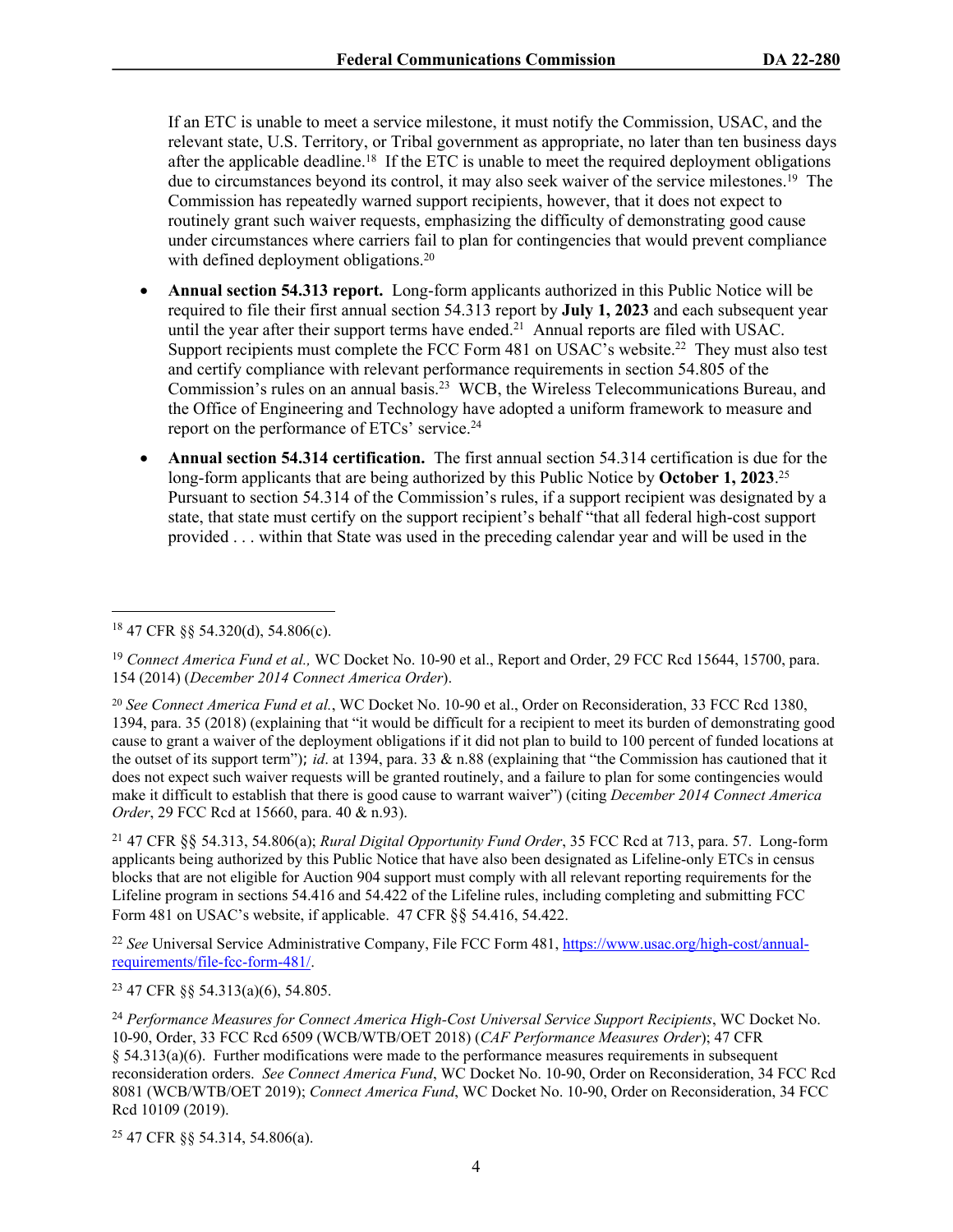coming calendar year only for the provision, maintenance, and upgrading of facilities and services for which the support is intended."26

If a support recipient was designated an ETC by the Federal Communications Commission, it must self-certify by filing a sworn affidavit executed by a corporate officer attesting to the relevant facts.<sup>27</sup> Certifications must be filed with both the Commission and USAC. ETCs may submit their certifications to USAC via its online filing system or by sending the appropriate certification sample letter (provided on USAC's website) via email or U.S. mail.<sup>28</sup> Certifications must also be submitted to the Commission's Office of the Secretary on or before **October 1st** . The submission should clearly reference WC Docket No. 14-58, ETC Annual Reports and Certifications.

We conclude there is good cause to waive on our own motion the general high-cost support program requirement that the relevant states (or the ETCs, if applicable) file a section 54.314 certification by October 1, 2022 with respect to the use of Auction 904 support for the applicants authorized in this Public Notice.<sup>29</sup> When the Commission adopted the certification requirement, it made clear that it expected the states and federally designated ETCs to undertake a rigorous examination of the factual information provided in the annual reports required pursuant to section 54.313 prior to issuance of the annual certification.<sup>30</sup> In this instance, the Auction 904 applicants being authorized today did not receive Auction 904 support in 2021 and will not file an annual report with respect to those supported areas on July 1, 2022. Therefore, the state commissions and federally designated ETCs will not have the annual reporting information before them to provide an evidentiary basis for certifying that support will be used for its intended purposes in 2022 as required by the prospective section 54.314 certification due by October 1, 2022. In their section 54.314 certifications filed by October 1, 2023, state commissions (or the ETCs, if applicable) will be required to certify that support received in 2022 was used for its intended purposes and that support received in 2023 will be used for its intended purposes. Accordingly, we conclude that the Commission, USAC, and the states will have assurance that Auction 904 support that is disbursed in 2022 is used for its intended purposes even if the relevant states or federally designated ETCs do not file the section 54.314 certification on October 1, 2022.

All post-designation ETC-related filings must be submitted in good faith and include a certification that, to the best of the ETC's knowledge and belief, the information is complete and accurate.<sup>31</sup> In addition, ETCs have an on-going duty to correct or amend information if they have reason

 $27$  47 CFR § 54.314(b), (c)(2).

<sup>28</sup> *See* Universal Service Administrative Company, Certify Data with 54.314, [https://www.usac.org/high](https://www.usac.org/high-cost/annual-requirements/certify-data-with-54-314/)[cost/annual-requirements/certify-data-with-54-314/](https://www.usac.org/high-cost/annual-requirements/certify-data-with-54-314/).

 $29$  Generally, the Commission's rules may be waived for good cause shown. 47 CFR  $\S$  1.3. Waiver of the Commission's rules is appropriate only if both: (1) special circumstances warrant a deviation from the general rule, and (2) such deviation will serve the public interest. *See Northeast Cellular Tel. Co. v. FCC*, 897 F.2d 1164, 1166 (D.C. Cir. 1990) (citing *WAIT Radio v. FCC*, 418 F.2d 1153, 1157-59 (D.C. Cir. 1969), *cert. denied*, 93 S.Ct. 461 (1972)). We previously waived the October 1 section 54.314 certification for Connect America Phase II auction long-form applicants that were authorized in 2019 and in 2020*. Connect America Fund Phase II Auction Support Authorized for 459 Winning Bids*, AU Docket No. 17-182, WC Docket No. 10-90, Public Notice, 34 FCC Rcd 3142, 3145-46 (WCB/OEA 2019); *Connect America Fund Phase II Auction Support Authorized for 1060 Winning Bids*, AU Docket NO. 17-182, WC Docket No. 10-90, Public Notice, 35 FCC Rcd 945, 948-949 (WCB/OEA 2020).

<sup>30</sup> *Connect America Fund et al.;* Report and Order and Further Notice of Proposed Rulemaking, 26 FCC Rcd 17663, 17861, para. 612 (2011) *aff'd sub nom., In re: FCC 11-161*, 753 F.3d 1015 (10th Cir. 2014).

<sup>31</sup> *See, e.g.*, FCC Form 481 Officer Certification (requiring an officer of a petitioning entity to certify that he/she is "an officer of the reporting carrier; my responsibilities include ensuring the accuracy of the annual reporting

(continued….)

<sup>26</sup> 47 CFR § 54.314(a).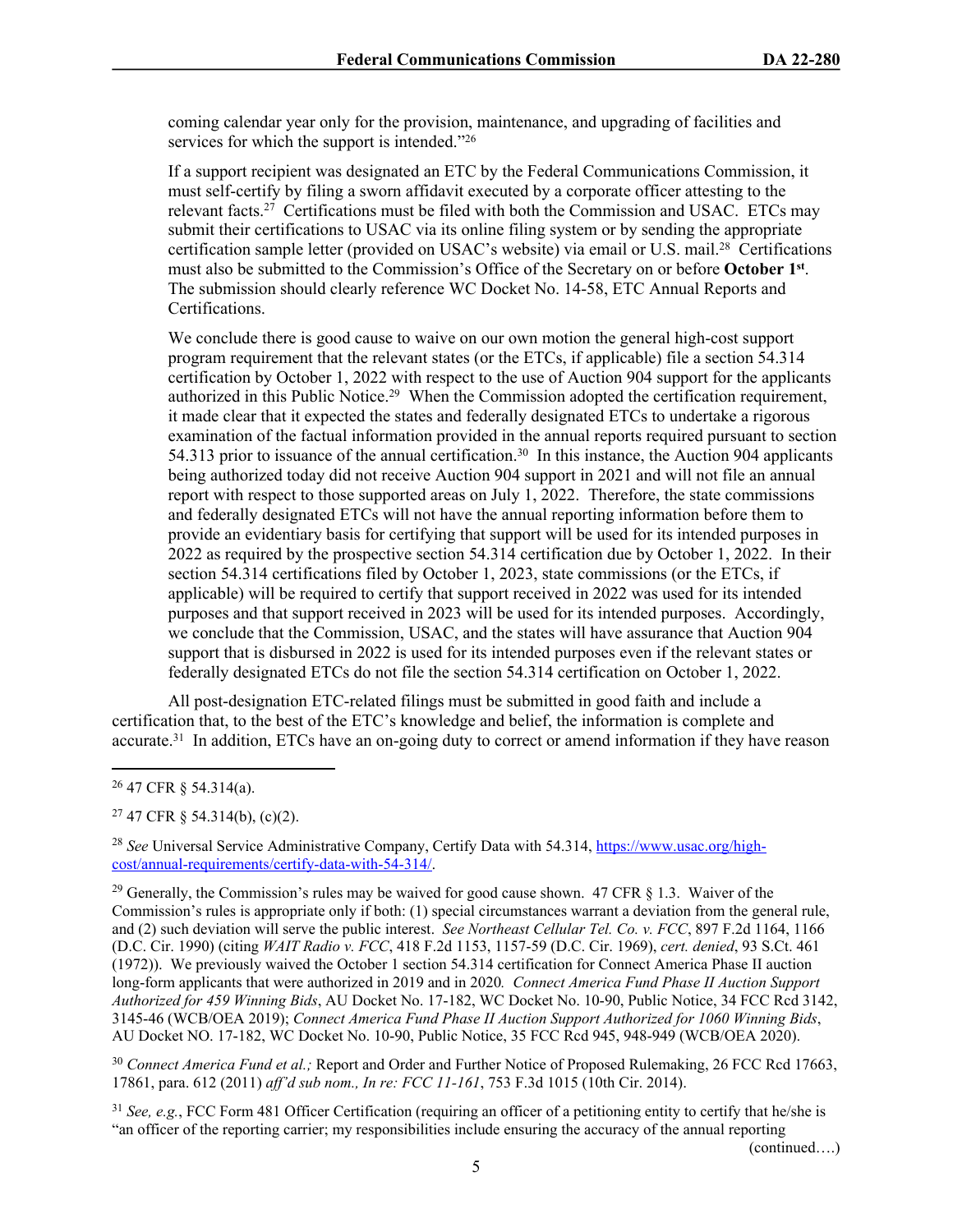to believe, either through their own investigation or upon notice from USAC, that the data are inaccurate, incomplete, or contain errors or anomalies. $32$  The failure to timely file information may result in penalties in the form of a reduction in support.<sup>33</sup>

*Defaults.* On July 26, 2021, the RBATF, WCB, and OEA sent a letter to certain long-form applicants that identified census blocks where concerns had been raised about whether funding those areas would be the best use of our limited universal service funds.<sup>34</sup> Applicants were reminded that one of the Commission's core Universal Service Fund policy objectives is to avoid funding deployment in areas that already receive voice and broadband service from an unsubsidized provider, and that the Rural Digital Opportunity Fund was intended to focus on areas "wholly unserved by 25/3 Mbps" broadband service.<sup>35</sup> The letter recommended that applicants assess whether existing service in the identified areas would affect their ability to meet all program requirements and deployment milestones, and applicants were informed that if they no longer wished to pursue support for a winning bid they should identify those census block groups and provide a brief explanation of their decision to default on their bid(s).<sup>36</sup>

In response to the letter, some applicants informed the Commission that they wished to default on census blocks identified by the Commission in the letter while retaining support for other census blocks within the same bid. For these applicants, Attachment A authorizes support only for the areas in which the applicant indicated they intend to meet program requirements.<sup>37</sup>

*National Security Supply Chain Proceeding.* We remind winning bidders that all Auction 904 support recipients will be subject to the Commission's National Security Supply Chain proceeding, including the rule that "no universal service support may be used to purchase, obtain, maintain, improve, modify, or otherwise support any equipment or services produced or provided by any company posing a national security threat to the integrity of communications networks or the communications supply chain."<sup>38</sup> The prohibition on using universal service funds applies "to upgrades and maintenance of existing equipment and services."<sup>39</sup> Additionally, federal subsidies made available through a program administered by the Commission that are "to be used for the capital expenditures necessary for the

<sup>38</sup> 47 CFR § 54.9(a).

requirements for universal service support recipients; and, to the best of my knowledge, the information reported on this form and in any attachments is accurate"); *see also* 47 CFR § 1.17(a)(2) (stating that no person may provide, in any written statement of fact, "material factual information that is incorrect or omit material information that is necessary to prevent any material factual statement that is made from being incorrect or misleading without a reasonable basis for believing that any such material factual statement is correct and not misleading").

<sup>32</sup> *See Location Guidance Public Notice*, 31 FCC Rcd at 12910.

<sup>33</sup> 47 CFR §§ 54.313(j), 54.314(d), 54.316(c), 54.320, 54.806.

<sup>&</sup>lt;sup>34</sup> See "Letters to Long-Form Applicants about Identified Census Blocks," <https://www.fcc.gov/auction/904/releases>.

<sup>35</sup> *Rural Digital Opportunity Fund et al.*, WC Docket No. 19-126 et al., Report and Order, 35 FCC Rcd 686, 689, para. 5 (2020) (*Rural Digital Opportunity Fund Order*).

<sup>36</sup> *See* 47 CFR § 54.805 (RDOF public interest obligations); *see generally*, 47 USC § 254(e) (USF support must be used for its intended purpose).

<sup>37</sup> For the reasons articulated in the *Fourth RDOF Authorization Public Notice* regarding defaults on letter-identified census blocks, we find good cause to waive the requirement that a default encompass the entire winning bid, and we authorize support on a per-census-block basis for the census blocks in which applicants listed in Attachment A are eligible. *Rural Digital Opportunity Fund Support Authorized for 2,008 Winning Bids*, AU Docket No. 20-34, WC Docket Nos. 19-126 and 10-90, Public Notice, DA 21-1560, at 9 (WCB Dec. 14, 2021) (*Fourth RDOF Authorization Public Notice*).

<sup>39</sup> *Protecting Against National Security Threats to the Communication Supply Chain through FCC Programs et al.*, WC Docket No. 18-89 et al., Report and Order et al., 34 FCC Rcd 11423, 11453, para. 77 (2019).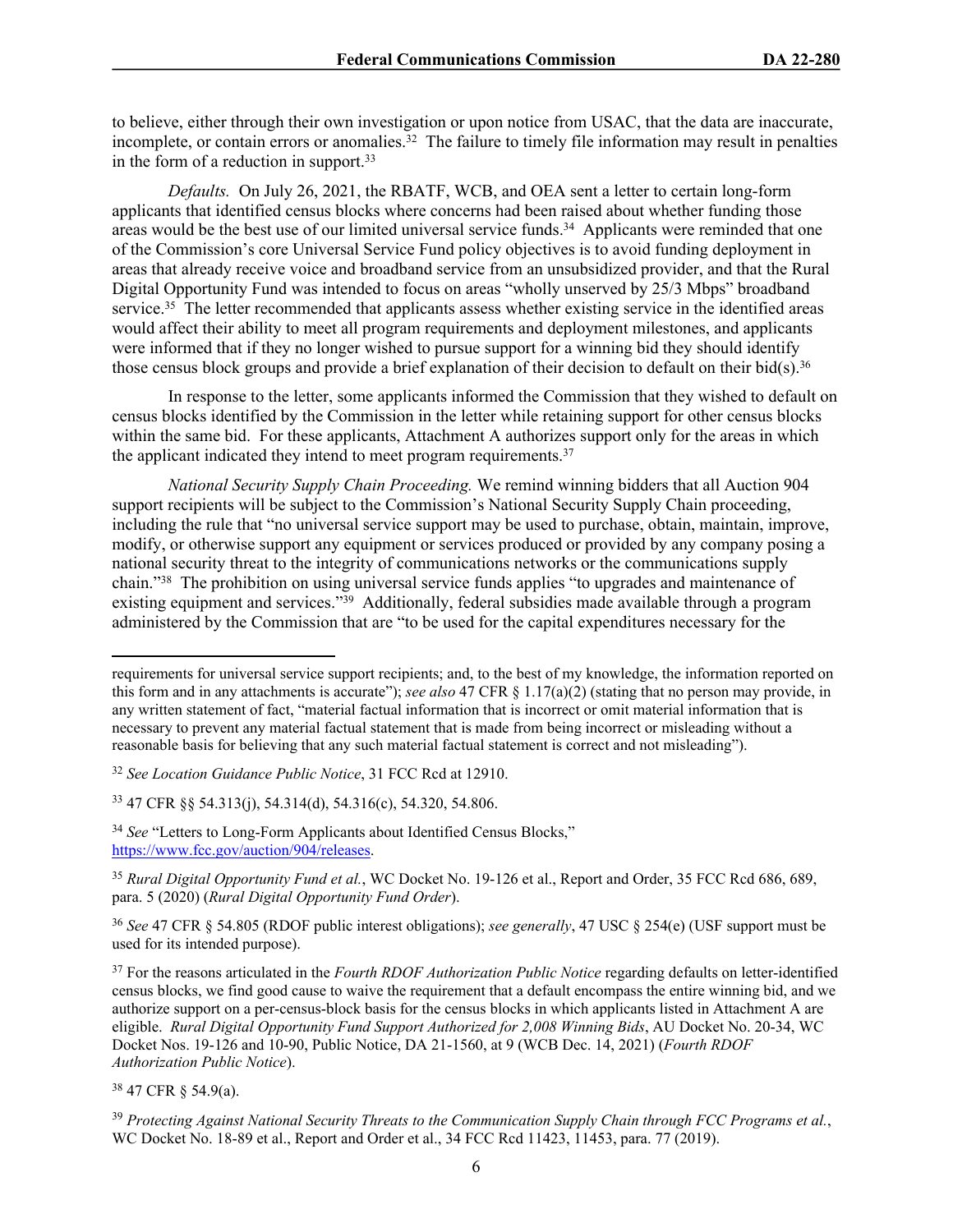provision of advanced communications service" cannot be used to "purchase, rent, lease, or otherwise obtain any covered communications equipment or service; or maintain any covered communications equipment or service."<sup>40</sup> Moreover, the Commission will require ETCs to certify prior to receiving universal service funds that they do not use covered communications equipment or services.<sup>41</sup>

*Document Retention and Compliance Audits.* Under section 54.320 of the Commission's rules, recipients of high-cost support must retain, for at least ten years, all records necessary to demonstrate to auditors that the support received was consistent with universal service high-cost program rules and to make these documents available upon request to the Commission (and any of its Bureaus or Offices) and to USAC, and to their respective auditors.<sup>42</sup> In addition, all ETCs that receive high-cost support are subject to random compliance audits and other investigations to ensure compliance with program rules and orders, including verification of actual deployment to reported locations.<sup>43</sup>

*Consequences for Non-Compliance*. A support recipient is subject to non-compliance measures once it becomes a support recipient if it fails or is unable to meet its minimum coverage requirement or other service requirements, or if it fails to fulfill any other term or condition of Auction 904 support.<sup>44</sup> These measures scale with the extent of non-compliance and include additional reporting, withholding of support, and support recovery.<sup>45</sup> A defaulting support recipient may also be subject to sanctions, including, but not limited to, potential revocation of ETC designations and suspension or debarment.<sup>46</sup>

*ETC Obligations.* All Auction 904 support recipients were required to obtain a high-cost ETC designation prior to being authorized for Auction 904 support, and thus should be familiar with ETC requirements. For example, all high-cost ETCs commit to serving the entire area covered by an ETC designation and must offer Lifeline voice and broadband service throughout such area to qualifying lowincome consumers pursuant to the Lifeline program rules.<sup>47</sup> While an Auction 904 support recipient was not required to obtain an ETC designation that was limited only to the eligible census blocks covered by its winning bids, it may only use its Auction 904 support to offer the required voice and broadband services to locations in eligible census blocks. If an Auction 904 support recipient has obtained an ETC designation that covers more area than the eligible census blocks in its winning bids, that support recipient has the obligation to provide Lifeline services throughout its designated service area, including

 $42$  47 CFR  $\S$ § 54.320(b), 54.806(b).

<sup>43</sup> *Id*. §§ 54.320(a), 54.806(b).

<sup>40</sup> 47 CFR § 54.10.

<sup>&</sup>lt;sup>41</sup> *Id.* § 54.11. This certification requirement is not required "until one year after the date the Commission releases a Public Notice announcing the acceptance of applications for filing during the initial filing window of the [Secure and Trusted Communications Networks] Reimbursement Program." *Id*. § 54.11(c). *See Wireline Competition Bureau Announces Application Filing Window for the Secure and Trusted Communications Networks Reimbursement Program – Filing Window Opens October 29, 2021*, WC Docket No. 18-89, Public Notice, DA 21- 1207 (WCB Sept. 27, 2021). "Covered communications equipment or services means any communications equipment or service that is on the Covered List" published pursuant to section 1.50002 of the Commission's rules. 47 CFR §§ 1.50002, 54.11(b).

<sup>44</sup> *Id*. §§ 54.320, 54.804(c)(4), 54.806(c); *Rural Digital Opportunity Fund Order*, 35 FCC Rcd at 713-16, paras. 58- 64; *December 2014 Connect America Order*, 29 FCC Rcd at 15694-700, paras. 142-54; *CAF Performance Measures Order*, 33 FCC Rcd at 6531-33, paras. 60-67.

<sup>45</sup> 47 CFR §§ 54.320, 54.804(c)(4), 54.806(c); *Rural Digital Opportunity Fund Order*, 35 FCC Rcd at 713-16, paras. 58-64; *December 2014 Connect America Order*, 29 FCC Rcd at 15694-701, paras. 142-57; *CAF Performance Measures Order*, 33 FCC Rcd at 6531-33, paras. 60-67.

<sup>46</sup> 47 CFR §§ 54.320(c), 54.806(b); *Rural Digital Opportunity Fund Order*, 35 FCC Rcd at 715-16, para. 63.

<sup>47</sup> *See* 47 CFR §§ 54.101(d), 54.405(a); 47 CFR Subpart E.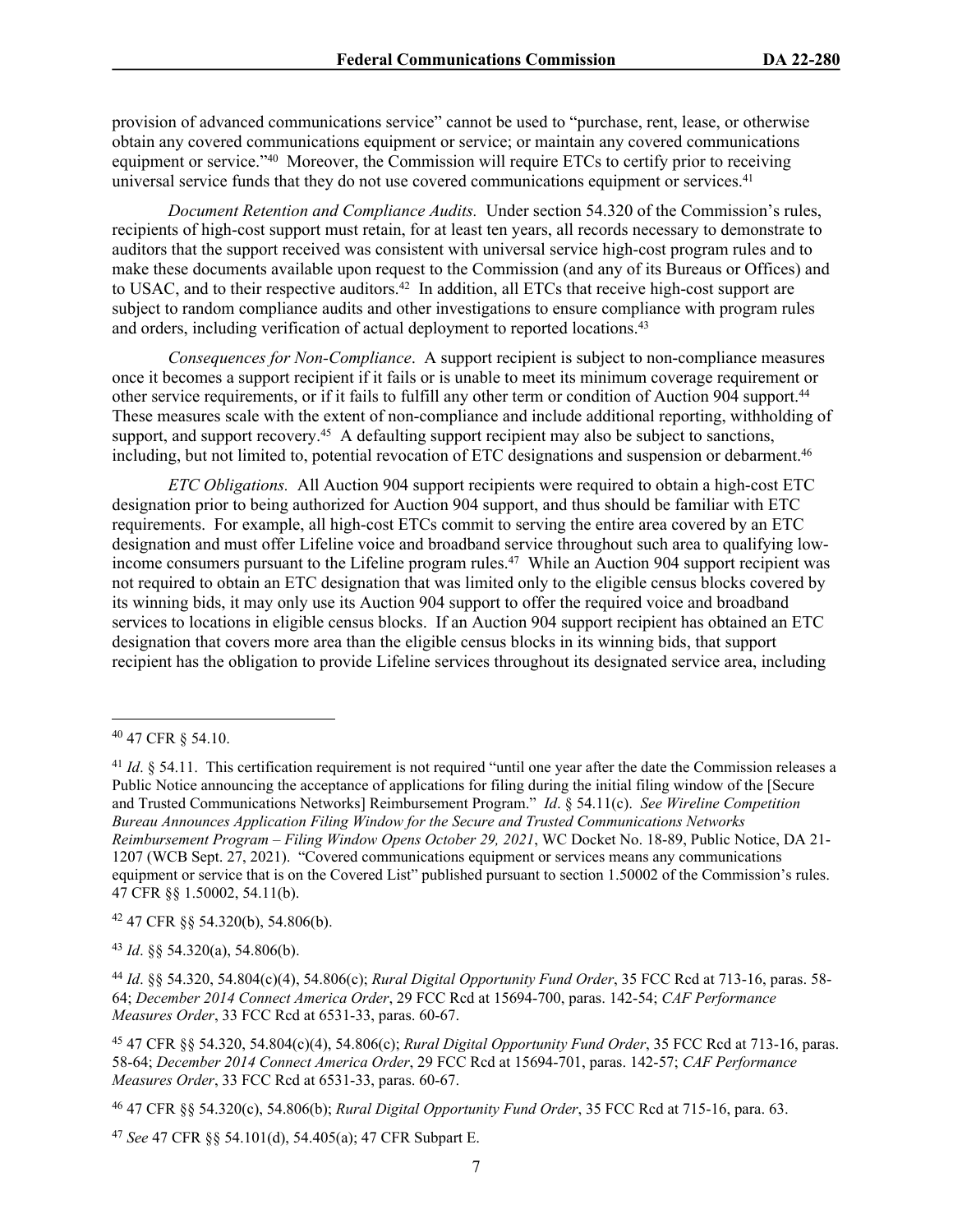in areas where it cannot use its Auction 904 support.<sup>48</sup> A high-cost ETC may also be subject to statespecific requirements imposed by the state that designated it as an ETC.

*Discontinuance of Service and/or Relinquishment of Support.* It is a violation of Commission rules to receive universal service support if that support is not used to provide, maintain, and upgrade voice and/or broadband facilities and services in eligible areas or if the recipient is no longer offering supported services. A carrier that cannot appropriately use universal service support must relinquish its ETC designation pursuant to section  $214(e)(4)$  of the Communications Act of 1934, as amended (the Communications Act).<sup>49</sup> An ETC that was designated by a state commission should follow the state commission's rules to seek relinquishment.<sup>50</sup> ETCs designated by the Commission must file a notice of relinquishment in WC Docket No. 09-197, Telecommunications Carriers Eligible for Universal Service Support, using the Commission's Electronic Comment Filing System (ECFS).<sup>51</sup> WCB will release an order approving the relinquishment if the relinquishing ETC demonstrates that the affected area will continue to be served by at least one ETC.<sup>52</sup> The ETC must then send a copy of its relinquishment notice and a copy of the relinquishment order (within one week of its release) to USAC at [hcorders@usac.org](mailto:hcorders@usac.org). A carrier that intends to discontinue service must first obtain authorization to discontinue service pursuant to section  $214(a)$  of the Communications Act and section 63.71 of the Commission's rules.<sup>53</sup>

*Transfers of Control.* ETCs seeking to transfer control of their domestic authorizations to operate pursuant to section 214 of the Communications Act of 1934, as amended, or to engage in the sale of assets under section 214 must first receive approval from the Commission in accordance with sections 63.03 and 63.04 of the Commission's rules governing the procedures for domestic transfer of control/asset applications.<sup>54</sup> Transfers of control and assignments of international section 214 authorizations are separately subject to section 63.24 of the Commission's rules.<sup>55</sup> Except where the Commission has forborne from the application of section 214, this requirement applies to all transfers of control or asset acquisitions involving ETCs. More information is available on the Commission's website at <http://www.fcc.gov/general/transfer-control>.

*Price Cap Carrier Obligations.* Price cap carriers that serve the census blocks where an Auction 904 long-form applicant that is not the incumbent price cap carrier has been authorized to receive support will no longer have a federal high-cost ETC obligation to continue to offer voice service in those census blocks pursuant to the forbearance granted by the Commission. We also note that price cap carriers that elected to receive a seventh year of model-based support were already relieved of their federal high-cost ETC obligation to offer voice telephony in specific census blocks on January 1, 2022.<sup>56</sup>

<sup>50</sup> 47 CFR § 54.205.

<sup>51</sup> 47 U.S.C. § 214(e)(4); *Telecommunications Carriers Eligible for Universal Service Support; Connect America Fund*; WC Docket Nos. 09-197; 10-90, Order, DA 21-663, at 10, para. 30 (WCB June 8, 2021).

<sup>52</sup> *See, e.g.*, *Telecommunications Carriers Eligible for Universal Service Support*, WC Docket No. 09-197, Order, DA 21-660 (WCB June 8, 2021) (approving T-Mobile USA, Inc.'s request on behalf of T-Mobile Northeast LLC to relinquish its ETC designation in Virginia).

<sup>53</sup> 47 U.S.C. § 214(a); 47 CFR § 63.71.

<sup>54</sup> 47 U.S.C. § 214; 47 CFR §§ 63.03, 63.04.

<sup>55</sup> 47 CFR § 63.24.

<sup>56</sup> *Rural Digital Opportunity Fund Order*, 35 FCC Rcd at 743-45, paras. 133-39. On the first day of the month after an Auction 904 support recipient that is not the incumbent price cap carrier is authorized, the incumbent price cap

(continued….)

<sup>48</sup> For example, some Auction 904 support recipients may have obtained an ETC designation for an entire census block group(s) that was covered by its winning bid(s) but may only use its Auction 904 support to offer service to locations in the eligible census blocks within the census block group(s).

<sup>49</sup> 47 U.S.C. § 214(e)(4).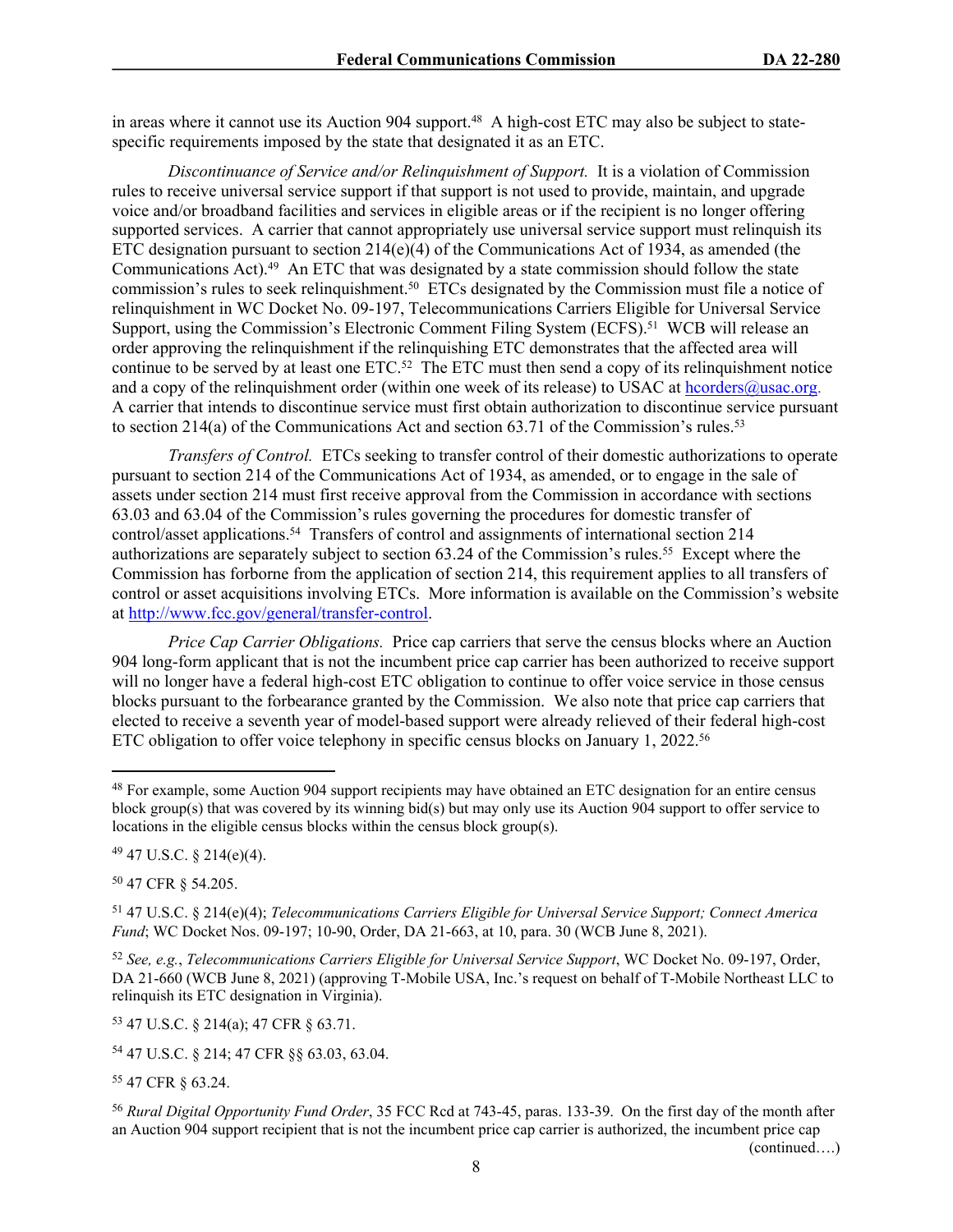*Transitioning Legacy Support*. WCB will soon update the list of census blocks where incumbent price cap carriers will continue to receive legacy support through the disaggregated legacy high-cost support mechanism by removing the eligible census blocks that are covered by the winning bids in Attachment A.<sup>57</sup> In the census blocks removed from the list, incumbent price cap carriers will no longer receive legacy support beginning on the first day of the next month.<sup>58</sup>

## **Further Information Contact:**

| <b>Press Information</b>                                                                  | <b>Office of Media Relations</b><br>Anne Veigle<br>$(202)$ 418-0500                                                                                                                    |
|-------------------------------------------------------------------------------------------|----------------------------------------------------------------------------------------------------------------------------------------------------------------------------------------|
| <b>General Universal Service Information</b>                                              | <b>Wireline Competition Bureau,</b><br><b>Telecommunications Access Policy Division</b><br>Suzanne Yelen<br>Stephen Wang<br>Lauren Garry<br>Heidi Lankau<br>$(202)$ 418-7400           |
|                                                                                           | <b>Universal Service Administrative Company</b><br>Stephen Snowman<br>$(202)$ 414-2725                                                                                                 |
| <b>Auction 904 Information</b><br>General Auction Information, Process, and<br>Procedures | <b>Office of Economics and Analytics,</b><br><b>Auctions Division</b><br>$(717)$ 338-2868                                                                                              |
| Post-Auction Rules, Policies, and Regulations                                             | <b>Rural Broadband Auctions Task Force</b><br>Michael Janson, (202) 418-0627<br>Kirk Burgee, (202) 418-1599<br>Jonathan McCormack, (202) 418-1065<br>Audra Hale-Maddox, (202) 418-0794 |
|                                                                                           | <b>Office of Economics and Analytics,</b><br><b>Auctions Division</b><br>$(202)$ 418-0660                                                                                              |

carrier will be relieved of its federal high-cost ETC obligation to offer voice telephony in those specific census blocks unless it was relieved of that obligation on January 1, 2022. *Id.* at 745, para. 139. *See also December 2014 Connect America Order*, 29 FCC Rcd at 15663–71, paras. 50-70; 47 CFR § 54.201(d)(3). We will remove these census blocks as applicable from the list of census blocks where price cap carriers continue to have the federal highcost ETC obligation to provide voice service. The "List of Census Blocks Subject to Federal High-Cost Voice Obligations" is available at<https://www.fcc.gov/encyclopedia/price-cap-resources>.

<sup>57</sup> *Connect America Fund et al*., WC Docket No. 10-90, Report and Order, 34 FCC Rcd 807, 809-12, paras. 9-16 (2019). Incumbent price cap carriers were also given the option of declining legacy support in each state that they serve. *See Wireline Competition Bureau Announces Universal Service Support Amounts Offered to Price Cap Carriers and Fixed Competitive Eligible Telecommunications Carriers after Authorization of Connect America Phase II Auction Support*, Public Notice, 34 FCC Rcd 1296 (WCB 2019).

<sup>58</sup> *Rural Digital Opportunity Fund Order*, 35 FCC Rcd at 738-40 (stating that price cap carriers will no longer receive legacy support for the census blocks where Auction 904 support is authorized beginning on the first day of the month after the Auction 904 support is authorized for those census blocks).